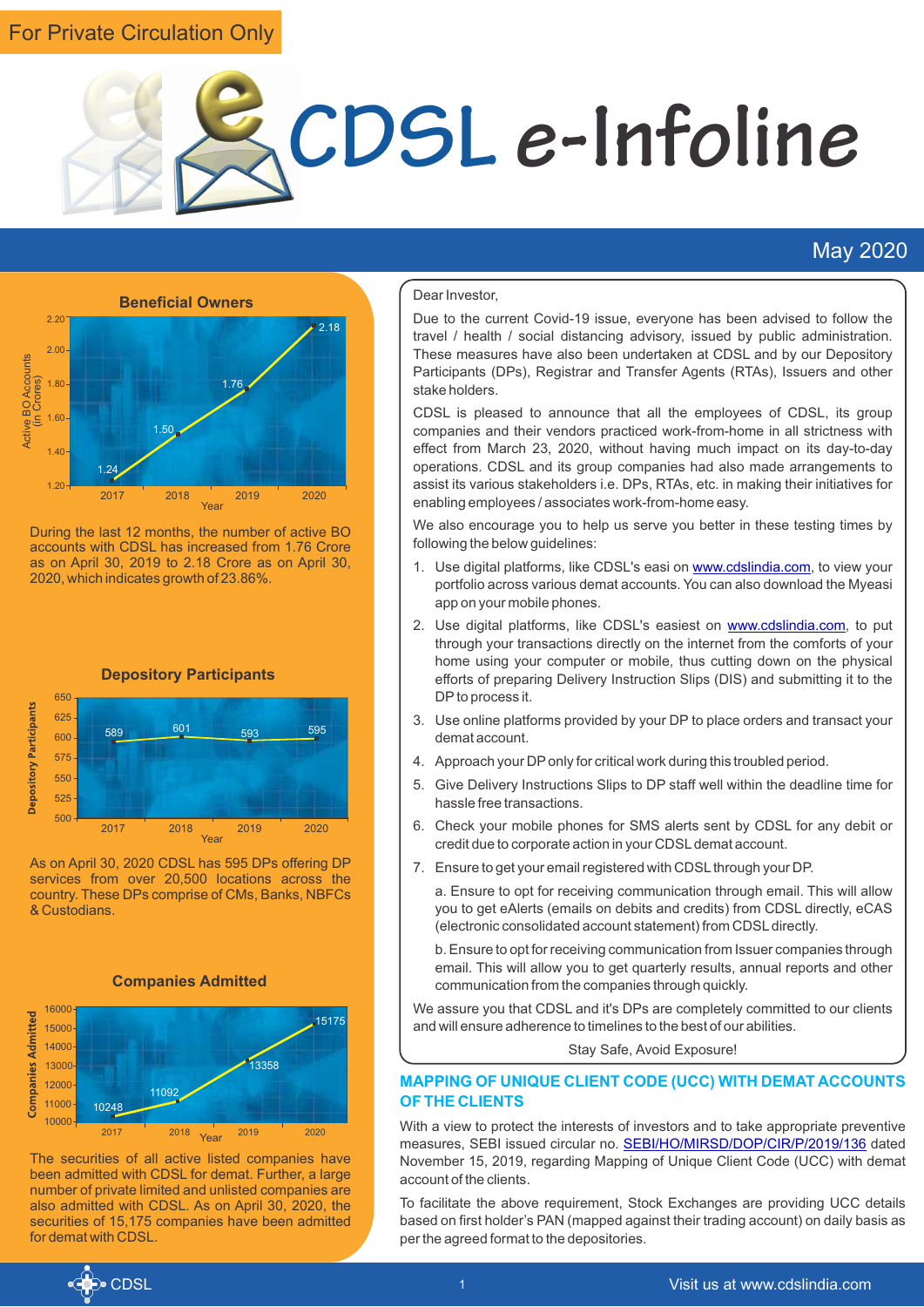Operational modalities for mapping of UCC with the new demat account are mentioned below:

#### **Account Opening:**

- 1. Beneficial Owners should provide their UCC details along with corresponding exchange ID at the time of demat account opening to their DPs as per the prescribed format.
- 2. Provision is made in the Demat Account Opening form to mention the UCC details of the sole / first holder of Demat Account in case of Individual account and Non- Individual account as per the respective formats.

#### **Account Modification:**

- 1. In case of active demat accounts, DPs can add/delete the UCC details of sole / first Account holder based on the request received from the BO as per the prescribed format.
- 2. BO can also opt to map the UCC details to all his demat accounts based on the first holder PAN or he can specify the BOID to which the UCC details is required to be mapped.

[For detailed information, kindly refer to CDSL](https://www.cdslindia.com/publications/commprocedure.aspx?eventid=DP2020-141) communique no. CDSL/OPS/DP/POLCY/2020/141, dated March 16, 2020.

DPs are advised to note that the release has been postponed and the said functionality will now be released on Friday, May 15, 2020, reference to CDSL communique no. CDSL/OPS/DP/POLCY/2020/190, dated April 15, 2020.

#### **ISSUE OF SECURITIES IN DEMATERIALISED FORM BY UNLISTED PUBLIC COMPANIES**

Ministry of Corporate Affairs (MCA), vide its circular [CDSL/OPS/RTA/POLCY/-2018/119](https://www.cdslindia.com/publications/commprocedure.aspx?eventid=RTA2018-119) dated September 10, 2018 has made amendments to the Companies (Prospectus and Allotment of Securities) Rules, 2014.

In order to fulfil the above requirements, we invite you to admit your securities with CDSL.

Admission procedure with CDSL

- Issuer appoints RTA
- Issuer admits securities with CDSL
- Dematerialization of Shares
- Prompt & efficient Services
- Online Portal to upload scanned documents.
- Tracking the status of application received.
- Acceptance of Digitally Signed Documents.
- Online Payment Gateway.

For a detailed procedure and documentation, kindly visit <https://www.cdslindia.com/issuer/issuer-joiningpro.html></u>. To admit unlisted companies with CDSL you may contact Mr. Anand Tirodkar-09819037049, Mr. Ankit Bandivadekar - 09920383858, Ms.Tejasi Mendon - 09833580095 and Mr. Ajit Manjure - 09820674687 or email on anandt@cdslindia.com,ankitb@cdslindia.com, tejasim@cdslindia.com and ajitm@cdslindia.com.

#### **DPADMITTED IN CDSL**

| DP ID | <b>DP NAME</b>                                 |
|-------|------------------------------------------------|
| 90100 | Spark Capital Advisors (India) Private Limited |

## **CDSL'S MYEASI MOBILE APP**

CDSL'S Myeasi Mobile App is for investors using CDSL's easi/easiest facility. Investors can monitor and transact in their CDSL Demat account using Myeasi Mobile App. Myeasi is designed with adaptive technology such that it fits in all Smartphone/tab screen sizes. Investors can log-in to the App using their easi/easiest log-in credentials. Myeasi Mobile App is available for download from Google Play and Apple store.

### **FEATURES:**

Holding Details: View details of your holding with a valuation as of previous day's closing price.

- l demat a/c. Transaction Inquiry: View transactions for the last 7 days in your
- Corporate Announcement: Monitor corporate announcements for securities held in your account and of 25 additional ISINs of your choice.
- Set up Transaction (Trusted mode): easiest users can transfer shares using trusted mode to any four pre- notified CDSLaccounts.
- Freeze / unfreeze Transactions: easiest users can view and set up freeze and unfreeze transactions.
- Miscellaneous:
	- § Edit profile (e-mail ID and mobile number)
	- easi users can upgrade to easiest
	- Edit grouping (i.e. view multiple demat accounts of through a single log-in id)
	- Register for CDSL's SMART (SMS Alert) facility.
	- Download Holding in PDF format.

Toregister for easi / easiest facility, kindly visit www.cdslindia.com.

#### **WEBCAST OF ANNUALGENERAL MEETING OF COMPANIES**

SEBI, vide its press release dated March 28, 2018 has informed about its Board's decision that Webcast of Annual General Meeting (AGM) will be mandatory for top 100 listed companies by market capitalization w.e.f. FY 2018-19. We are pleased to inform that CDSL has introduced the live webcast facility which would enable shareholders gain access to the live proceedings at the AGM of companies through their secure e-Voting login credentials. This facility will facilitate wider participation of shareholders from different localities who are unable to travel to the AGM venue. Shareholders will be able to gain an insight about the company's future and also post queries to the management.

#### **SUCCESSFULFACILITATION OF e-VOTING**

CDSL's e-Voting System enables investors to cast their votes pertaining to company resolutions through the internet till the closure of an e-Voting event. At present, more than 4600 companies have signed agreements with CDSL for its e-Voting facility, of which over 4500 companies have used CDSL's e-Voting platform, **www.evotingindia.com** to conduct electronic voting for AGMs and Postal ballot resolutions for over 24,500 occasions. CDSL also provides its e-Voting system at the venue of meeting. This has enabled shareholders to cast their vote electronically and also helped the Scrutinizer in getting aconsolidated voting report.

To register your company for e-Voting and live Webcast of AGM please contact:

| Sr. No.   Contact Person | Mobile Number   Email ID |                      |
|--------------------------|--------------------------|----------------------|
| Mr. Anand Tirodkar       | 9819037049               | anandt@cdslindia.com |
| Mr. Ankit Bandivadekar   | 9920383858               | ankitb@cdslindia.com |

#### **CDSL'S e-VOTING MOBILE APP- M-VOTING**

CDSL's e-Voting is an internet based system ([www.evotingindia.com](https://www.evotingindia.com/)) through which shareholders can login and register their votes on company resolutions. The system processes and records votes automatically, which facilitates faster processing of voting results.

For convenience of shareholders, CDSL has also launched "mVoting" a mobile app to facilitate e-Voting. m-Voting is designed with adaptive technology such that it fits in all Smart Phones/Screen sizes. The m-Voting app can be downloaded by shareholders on their Android and iOS based mobile users.

#### **BE AN INFORMED INVESTOR**

- (1) Register your mobile to receive SMS alerts from CDSL.
- (2) Register your email ID to receive eAlerts from CDSL.
- (3) Register your email ID to receive all communications like Annual report, quarterly results, etc. from the issuer companies.

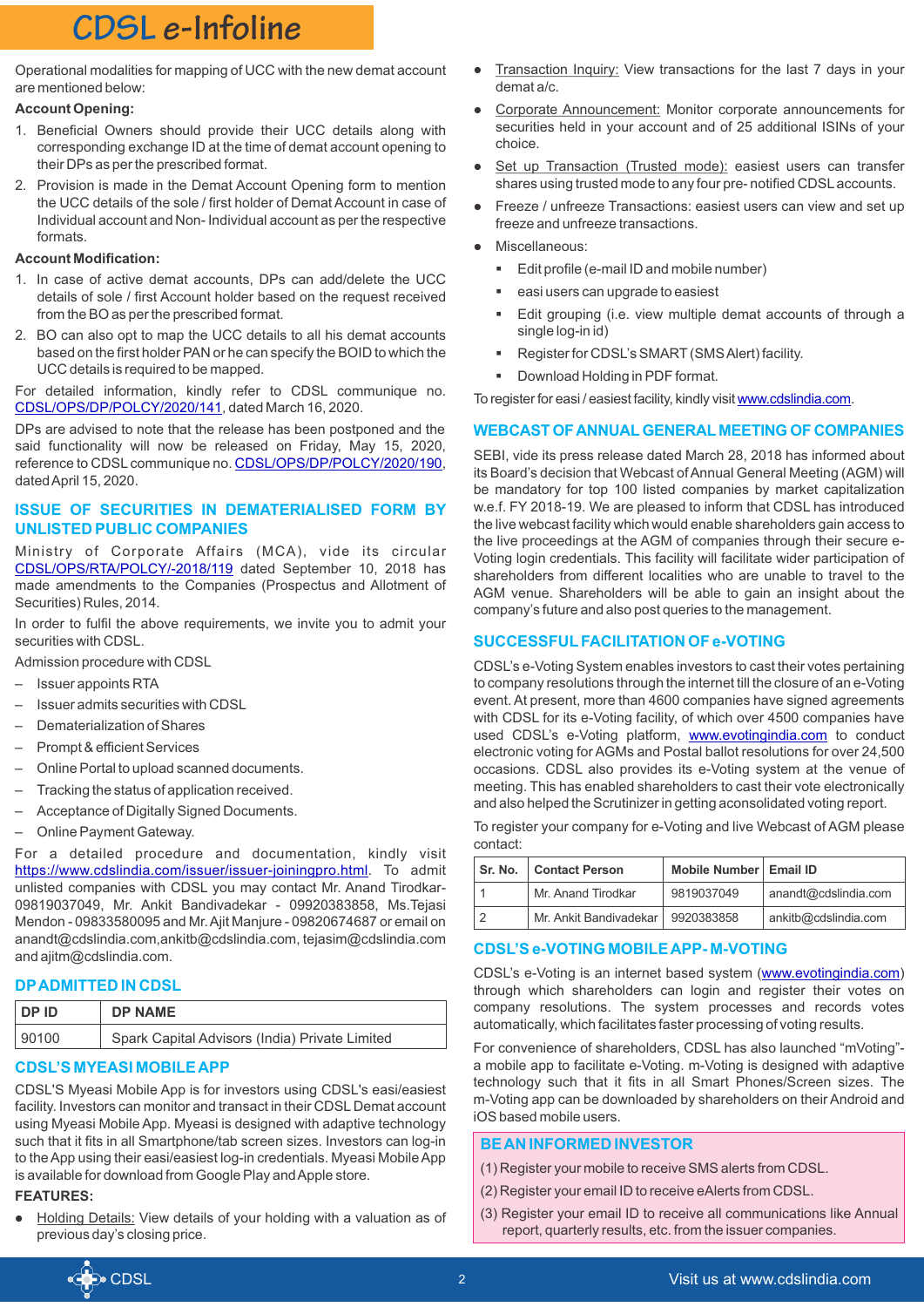#### **INVESTOR AWARENESS PROGRAMMS (IAPs)**

During March and April 2020, CDSL IPF Trust has conducted 17 IAPs and 1 webinar across India. DPs / CMs also participated in these IAPs. These programs were directed towards educating Investors about Depository Services, Investing in Capital Markets, etc. For details on forthcoming IAPs, kindly click on [Investor Meet](https://www.cdslindia.com/investors/investor-meet.aspx)[.](https://www.sebi.gov.in/legal/circulars/nov-2019/mapping-of-unique-client-code-ucc-with-demat-account-of-the-clients_44983.html)



Mr. G. Mahalingam, Whole Time Member -SEBI addressing the audience at an IAPconducted in Chennai, Tamil Nadu on March 13th, 2020.

![](_page_2_Picture_5.jpeg)

Mr. Jitendra Kumar, DGM -SEBI addressing the audience at an IAP conducted in Vashi, Maharashtra on March 7th, 2020.

### **SAFEGUARDS TO PREVENT SPREAD OF COVID-19**

CDSLurges its investors to follow the below preventive measures and stay healthy in the fight against Co-vid19.

- Clean your hands often. Use soap and water, or an alcohol-based hand rub.
- Maintain social distancing at all times while venturing out of your homes.
- Cover your nose and mouth with homemade masks.
- If you have a fever, a cough, and difficulty breathing, seek medical attention.
- Boost your immunity by following the directions of your local health authority.
- Stay away from fake news and false social media forwards.
- Use the Aarogya Sethu app. launched by the Government of India. to address CoVid-19 issues.

To download the App on your smart phone please scan the below:

![](_page_2_Picture_17.jpeg)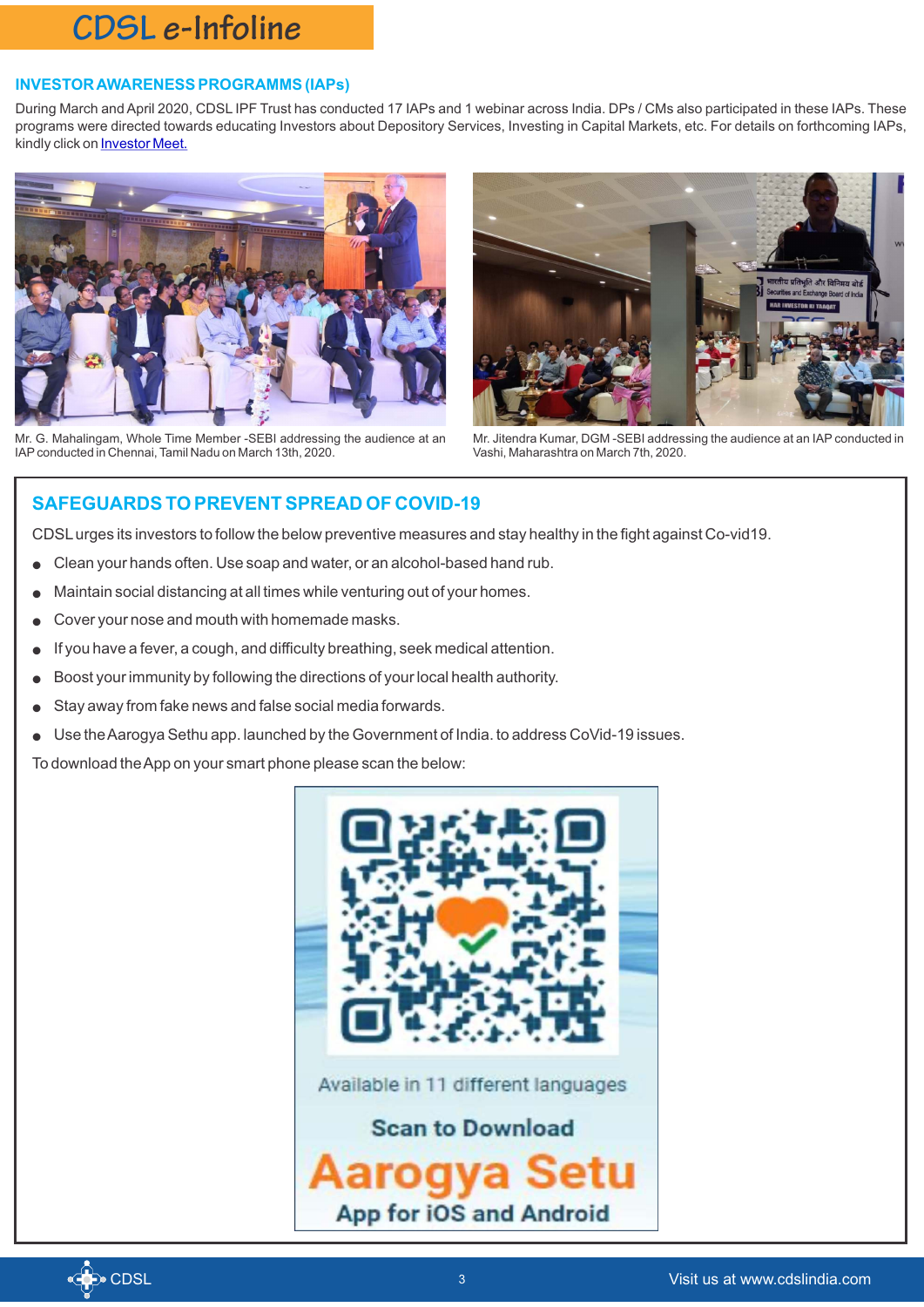#### **EQUITIES ADMITTED DURING MARCH-APRIL 2020**

| Sr No          | <b>ISIN</b>         | <b>COMPANY NAME</b>                                  | <b>RTA NAME</b>                                 |
|----------------|---------------------|------------------------------------------------------|-------------------------------------------------|
| $\mathbf{1}$   | IN90D0801017        | FORWARD FINANCIAL SERVICES LIMITED                   | SKYLINE FINANCIAL SERVICES PRIVATE LIMITED      |
| $\overline{2}$ | IN9128S01011        | FIVE-STAR BUSINESS FINANCE LIMITED                   | NSDL DATABASE MANAGEMENT LIMITED                |
| $\sqrt{3}$     | IN9128S01029        | FIVE-STAR BUSINESS FINANCE LIMITED                   | NSDL DATABASE MANAGEMENT LIMITED                |
| $\overline{4}$ | IN9739I01016        | PREMJYOT FABRICS LIMITED                             | <b>BIGSHARE SERVICES PRIVATE LIMITED</b>        |
| $\sqrt{5}$     | IN9928S01014        | MARIGOLD PAINTS PRIVATE LIMITED                      | <b>BIGSHARE SERVICES PRIVATE LIMITED</b>        |
| 6              | INE015Y01010        | CARATLANE TRADING PRIVATE LIMITED                    | KFIN TECHNOLOGIES PRIVATE LIMITED               |
| $\overline{7}$ | INE01DE01013        | LOCUS CONSTRUCTIONS PRIVATE LIMITED                  | <b>CDSL VENTURES LIMITED</b>                    |
| $\,8\,$        | IN9957N01048        | <b>HERO FINCORP LIMITED</b>                          | LINK INTIME INDIA PRIVATE LIMITED               |
| 9              | INE022701010        | PIOMBINO STEEL LIMITED                               | NSDL DATABASE MANAGEMENT LIMITED                |
| 10             | INE03JT01014        | GO DIGIT GENERAL INSURANCE LIMITED                   | LINK INTIME INDIA PRIVATE LIMITED               |
| 11             | INE03XL01012        | UNIT TRUST OF INDIA INVESTMENT ADVISORY SERVICES LTD | UTI INFRASTRUCTURE TECHNOLOGY AND SERVICES LTD  |
| 12             | <b>INE06SA01018</b> | AMI HOUSING LIMITED                                  | <b>BIGSHARE SERVICES PRIVATE LIMITED</b>        |
| 13             | INE07OG01012        | NDR AUTO COMPONENTS LIMITED                          | BEETAL FINANCIAL AND COMPUTER SERVICES (P) LTD  |
| 14             | INE09LV01013        | UTRYAN ENERGY AGRA PRIVATE LIMITED                   | NIVIS CORPSERVE LLP                             |
| 15             | INE0A5901018        | <b>CREDITACCESS LIFE INSURANCE LIMITED</b>           | KFIN TECHNOLOGIES PRIVATE LIMITED               |
| 16             | INE0CCE01014        | V S INFRASTRUCTURE CAPITAL LIMITED                   | ALANKIT ASSIGNMENTS LIMITED                     |
| 17             | INE0CO401011        | LINKQUEST QUIPPO INFRA LIMITED                       | C B MANAGEMENT SERVICES PVT. LIMITED            |
| 18             | INE0COC01013        | ABIRA SECURITIES LIMITED                             | KFIN TECHNOLOGIES PRIVATE LIMITED               |
| 19             | INE0CQO01013        | KAKADE ESTATE DEVELOPERS PRIVATE LIMITED             | CDSL VENTURES LIMITED                           |
| 20             | INE0CQP01010        | ANCHOR DAEWOO INDUSTRIES LIMITED                     | PURVA SHARE REGISTRY INDIA PRIVATE LIMITED      |
| 21             | <b>INE0CR701011</b> | DECISION SUPPORT SYSTEMS INDIA LIMITED               | VENTURE CAPITAL & CORPORATE INVESTMENTS PVT LTD |
| 22             | <b>INE0CR801019</b> | <b>GAHIR AGRO INDUSTRIES LIMITED</b>                 | <b>CDSL VENTURES LIMITED</b>                    |
| 23             | INE0CR901017        | PALATTY MILLENNIUM CHITS LIMITED                     | <b>CDSL VENTURES LIMITED</b>                    |
| 24             | INE0CRA01010        | ORANGE CITY WATER PRIVATE LIMITED                    | LINK INTIME INDIA PRIVATE LIMITED               |
| 25             | INE0CRC01016        | DYNA WEGMANS SECURITIES LIMITED                      | ALANKIT ASSIGNMENTS LIMITED                     |
| 26             | INE0CRD01014        | <b>GERANIUMPLUS INVESTMENTS PRIVATE LIMITED</b>      | SKYLINE FINANCIAL SERVICES PRIVATE LIMITED      |
| 27             | INE0CRE01012        | SHREE SIDHBALI ISPAT LIMITED                         | BIGSHARE SERVICES PRIVATE LIMITED               |
| 28             | INE0CRO01011        | AIMS SANYA DEVELOPERS PRIVATE LIMITED                | RCMC SHARE REGISTRY (P) LIMITED                 |
| 29             | INE0CRS01012        | <b>BILLWIN INDUSTRIES LIMITED</b>                    | <b>BIGSHARE SERVICES PRIVATE LIMITED</b>        |
| 30             | INEOCRT01010        | KAVANAR LATEX LIMITED                                | <b>CDSL VENTURES LIMITED</b>                    |
| 31             | <b>INE0CRZ01017</b> | <b>VETSFARMA LIMITED</b>                             | <b>CDSL VENTURES LIMITED</b>                    |
| 32             | <b>INE0CS001015</b> | FORTUNE TIRE TECH LIMITED                            | VENTURE CAPITAL & CORPORATE INVESTMENTS PVT LTD |
| 33             | <b>INE0CS801018</b> | <b>LEADING ESTATES LIMITED</b>                       | CAMEO CORPORATE SERVICES LIMITED                |
| 34             | <b>INE0CS901016</b> | SANVIJAY ROLLING AND ENGINEERING LIMITED             | <b>BIGSHARE SERVICES PRIVATE LIMITED</b>        |
| 35             | INE0CSE01010        | <b>FAST TRACK REALTORS PRIVATE LIMITED</b>           | <b>MAS SERVICES LIMITED</b>                     |
| 36             | INE0CSF01017        | AMRUTHA INVESTMENTS LIMITED                          | AARTHI CONSULTANTS PRIVATE LIMITED              |
| 37             | INE0CSK01017        | BUILDBAZAAR TECHNOLOGIES (INDIA) PVT LTD             | UNIVERSAL CAPITAL SECURITIES PRIVATE LIMITED    |
| 38             | INE0CSL01015        | UNIWORTH FINLEASE LIMITED                            | LINK INTIME INDIA PRIVATE LIMITED               |
| 39             | INEOCSZ01015        | FIRST COMMODITIES CLEARING CORPORATION OF INDIA LTD  | KFIN TECHNOLOGIES PRIVATE LIMITED               |
| 40             | <b>INE0CT601011</b> | <b>VCNR BUILDERS AND DEVELOPERS LIMITED</b>          | LINK INTIME INDIA PRIVATE LIMITED               |
| 41             | <b>INE0CT701019</b> | DEVI AHILYA NEW CLOTH MARKET COMPANY LTD             | <b>CDSL VENTURES LIMITED</b>                    |
| 42             | INE0CTB01014        | SUNDREX OIL COMPANY LIMITED                          | NICHE TECHNOLOGIES PRIVATE LIMITED              |
| 43             | INE0CTD01010        | SHIVALAYA CONSTRUCTION COMPANY PVT LTD               | BEETAL FINANCIAL AND COMPUTER SERVICES (P) LTD  |
| 44             | INEOCTE01018        | <b>FAIRWELL FINANCE LIMITED</b>                      | CDSL VENTURES LIMITED                           |
| 45             | INE0CTG01013        | <b>GANGANAGAR INDUSTRIES LIMITED</b>                 | <b>CDSL VENTURES LIMITED</b>                    |
| 46             | INEOCTK01015        | RATHICKAL KOOTAIMA TRADING LIMITED                   | <b>CDSL VENTURES LIMITED</b>                    |
| 47             | INE0CTL01013        | KREMOINT PHARMA PRIVATE LIMITED                      | UNIVERSAL CAPITAL SECURITIES PRIVATE LIMITED    |

![](_page_3_Picture_3.jpeg)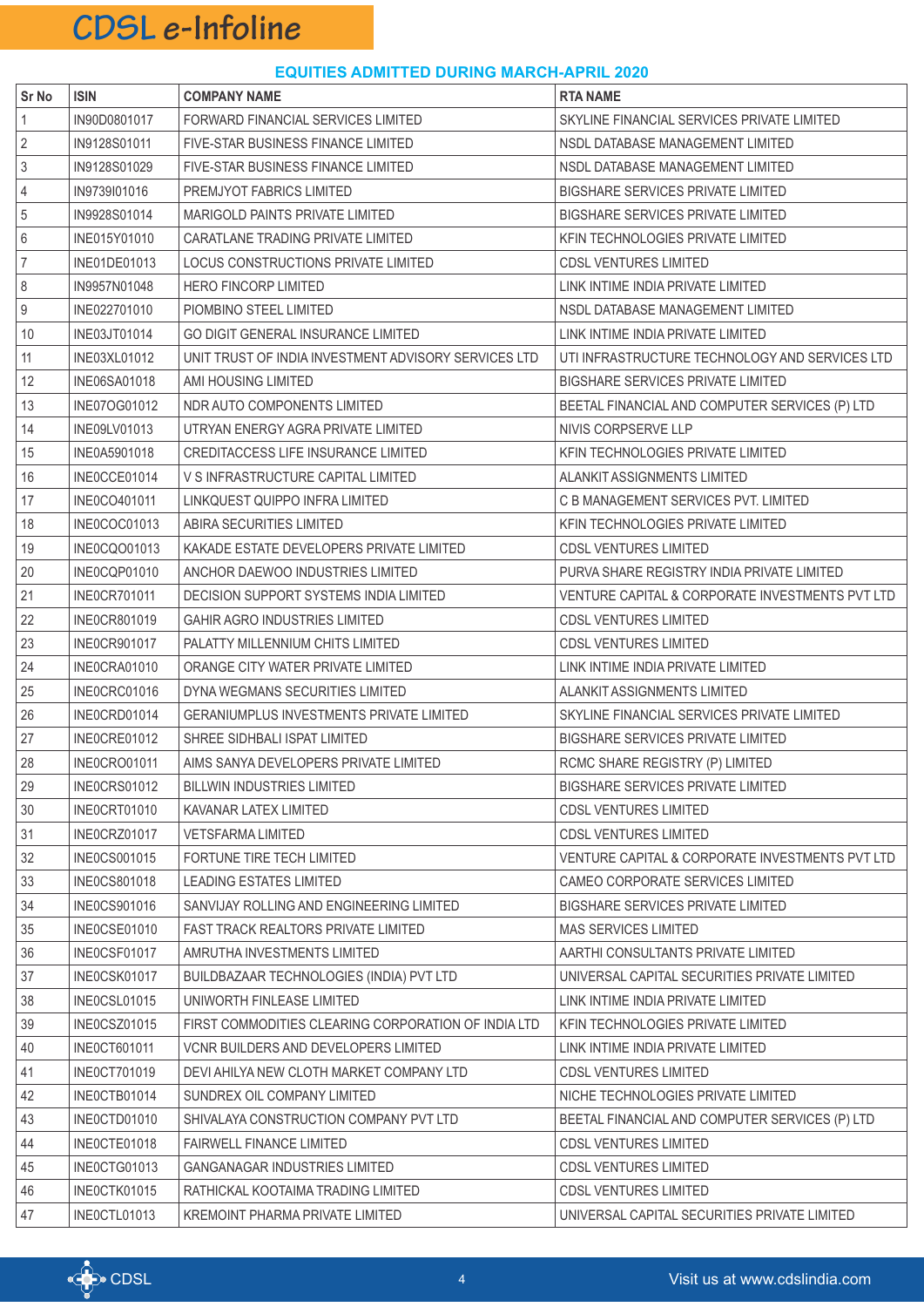| Sr No  | <b>ISIN</b>         | <b>COMPANY NAME</b>                            | <b>RTA NAME</b>                                    |
|--------|---------------------|------------------------------------------------|----------------------------------------------------|
| 48     | INE0CTM01011        | EIPII EXPORTS PRIVATE LIMITED                  | UNIVERSAL CAPITAL SECURITIES PRIVATE LIMITED       |
| 49     | INE0CTO01017        | VASCULAR CONCEPTS LIMITED                      | SHAREX DYNAMIC (INDIA) PRIVATE LIMITED             |
| $50\,$ | INE0CUA01014        | GALAXY MAGNUM INFRAHEIGHTS LIMITED             | SKYLINE FINANCIAL SERVICES PRIVATE LIMITED         |
| 51     | INE0CUQ01010        | ARYA TANKERS PRIVATE LIMITED                   | SHAREX DYNAMIC (INDIA) PRIVATE LIMITED             |
| 52     | INE0CUU01012        | SNAM VIJAYA FEEDS LIMITED                      | VENTURE CAPITAL & CORPORATE INVESTMENTS PVT LTD    |
| 53     | <b>INE0CV001010</b> | ARYA VOYAGERS PRIVATE LIMITED                  | SHAREX DYNAMIC (INDIA) PRIVATE LIMITED             |
| 54     | <b>INE0CV101018</b> | ARYA NAUTICA PRIVATE LIMITED                   | SHAREX DYNAMIC (INDIA) PRIVATE LIMITED             |
| 55     | INE0CV201016        | FINWIZARD TECHNOLOGY PRIVATE LIMITED           | BIGSHARE SERVICES PRIVATE LIMITED                  |
| 56     | INE0CV301014        | UNIQUE ESTATES DEVELOPMENT COMPANY LTD         | PURVA SHARE REGISTRY INDIA PRIVATE LIMITED         |
| 57     | <b>INE0CV601017</b> | CONORON CREATIONS PRIVATE LIMITED              | KFIN TECHNOLOGIES PRIVATE LIMITED                  |
| 58     | INE0CVD01016        | AGS RETAILS (INDIA) LIMITED                    | MCS SHARE TRANSFER AGENT LIMITED - KOLKATA         |
| 59     | INE0CVL01019        | PURANDHARESHWARA STEELS LIMITED                | MCS SHARE TRANSFER AGENT LIMITED - MUMBAI          |
| 60     | INE0CVP01010        | RITU HOUSING LIMITED                           | SKYLINE FINANCIAL SERVICES PRIVATE LIMITED         |
| 61     | INE0CVQ01018        | PCP INTERNATIONAL LIMITED                      | <b>CDSL VENTURES LIMITED</b>                       |
| 62     | INE0CW201015        | GRAND VIEW HOTELS PRIVATE LIMITED              | MAHESHWARI DATAMATICS PVT. LIMITED                 |
| 63     | INE0CWK01019        | ADISHAKTI LOHA AND ISPAT LIMITED               | BIGSHARE SERVICES PRIVATE LIMITED                  |
| 64     | INE0CWL01017        | DELECT SPICES AND HERBS PRIVATE LIMITED        | LINK INTIME INDIA PRIVATE LIMITED                  |
| 65     | INE0CWM01015        | VACMET FINANCE & INVESTMENTS LIMITED           | KFIN TECHNOLOGIES PRIVATE LIMITED                  |
| 66     | INE0CWN01013        | THAPAR FINLEASE LIMITED                        | CAMEO CORPORATE SERVICES LIMITED                   |
| 67     | INE0CWO01011        | DL GTPL BROADBAND PRIVATE LIMITED              | BIGSHARE SERVICES PRIVATE LIMITED                  |
| 68     | INE0CXE01010        | CHETANYA PROPERTIES AND INVESTMENTS LTD        | MAASHITLA SECURITIES (P) LIMITED                   |
| 69     | INE0CXK01017        | DIAONICS AUTOMATION (INDIA) PRIVATE LIMITED    | <b>CDSL VENTURES LIMITED</b>                       |
| 70     | INE0CY901018        | TRINITY GROUP VENTURE LIMITED                  | BEETAL FINANCIAL AND COMPUTER SERVICES (P) LIMITED |
| 71     | INE0CYC01012        | JOSHI BIZTECH SOLUTIONS LIMITED                | <b>CDSL VENTURES LIMITED</b>                       |
| 72     | INE0CYE01018        | VISHALSAGAR HOME & AGRO PRODUCTS LIMITED       | <b>CDSL VENTURES LIMITED</b>                       |
| 73     | INE0CYG01013        | ANAND COTEX LIMITED                            | ACCURATE SECURITIES AND REGISTRY PRIVATE LIMITED   |
| 74     | INE0CYH01011        | CORNEXT AGRI PRODUCTS PRIVATE LIMITED          | VENTURE CAPITAL & CORPORATE INVESTMENTS PVT LTD    |
| 75     | <b>INE0CYI01019</b> | VISTA INTELLIGENCE PRIVATE LIMITED             | <b>CDSL VENTURES LIMITED</b>                       |
| 76     | INE0CYT01016        | DOLOO TEA CO. (INDIA) LIMITED                  | MAHESHWARI DATAMATICS PVT. LIMITED                 |
| $77$   | INE0CZ301010        | ELCON DRUGS AND FORMULATIONS LIMITED           | <b>CDSL VENTURES LIMITED</b>                       |
| 78     | INE0CZ601013        | ORIENT GREEN POWER COMPANY (RAJASTHAN) PVT LTD | CAMEO CORPORATE SERVICES LIMITED                   |
| 79     | INE0CZ701011        | HIGHTIDE INVESTMENTS PRIVATE LIMITED           | LINK INTIME INDIA PRIVATE LIMITED                  |
| 80     | INE0CZ801019        | <b>GRAND ASIA HOUSING LIMITED</b>              | BIGSHARE SERVICES PRIVATE LIMITED                  |
| 81     | INE0CZ901017        | <b>RCI POWER LIMITED</b>                       | CAMEO CORPORATE SERVICES LIMITED                   |
| 82     | INE0CZA01013        | KNIGHT AND NOBLE TRAVEL LIMITED                | <b>BIGSHARE SERVICES PRIVATE LIMITED</b>           |
| 83     | INE0CZB01011        | SRI JAGANATHA TEXTILES LIMITED                 | S.K.D.C. CONSULTANTS LIMITED                       |
| 84     | INE0CZV01019        | AGYA AUTO LIMITED                              | <b>CDSL VENTURES LIMITED</b>                       |
| 85     | INE0CZW01017        | ADITYA OIL INDUSTRIES LIMITED                  | LINK INTIME INDIA PRIVATE LIMITED                  |
| 86     | INE0CZX01015        | MSK HOTELS PRIVATE LIMITED                     | ACCURATE SECURITIES AND REGISTRY PRIVATE LIMITED   |
| 87     | INE0D0801019        | FORWARD FINANCIAL SERVICES LIMITED             | SKYLINE FINANCIAL SERVICES PRIVATE LIMITED         |
| 88     | INE0D0901017        | MINDA KOSEI ALUMINUM WHEEL PRIVATE LIMITED     | LINK INTIME INDIA PRIVATE LIMITED                  |
| 89     | <b>INE0D0A01015</b> | CAPITAL ISPAT LIMITED                          | BEETAL FINANCIAL AND COMPUTER SERVICES (P) LIMITED |
| $90\,$ | INE0D0C01011        | <b>TRANSLITE ENERGY LIMITED</b>                | VENTURE CAPITAL & CORPORATE INVESTMENTS PVT LTD    |
| 91     | INE0D0D01019        | <b>GREENWISH ELECTRICALS INDIA LIMITED</b>     | VENTURE CAPITAL & CORPORATE INVESTMENTS PVT LTD    |
| 92     | INEODOE01017        | <b>GUPTA VILLA LIMITED</b>                     | BIGSHARE SERVICES PRIVATE LIMITED                  |
| 93     | INEODOF01014        | SHRIJEE COTTON MILLS LIMITED                   | BIGSHARE SERVICES PRIVATE LIMITED                  |
| 94     | INE0D0G01012        | BLUSH CLINICS PRIVATE LIMITED                  | DATAMATICS BUSINESS SOLUTIONS LIMITED              |

![](_page_4_Picture_2.jpeg)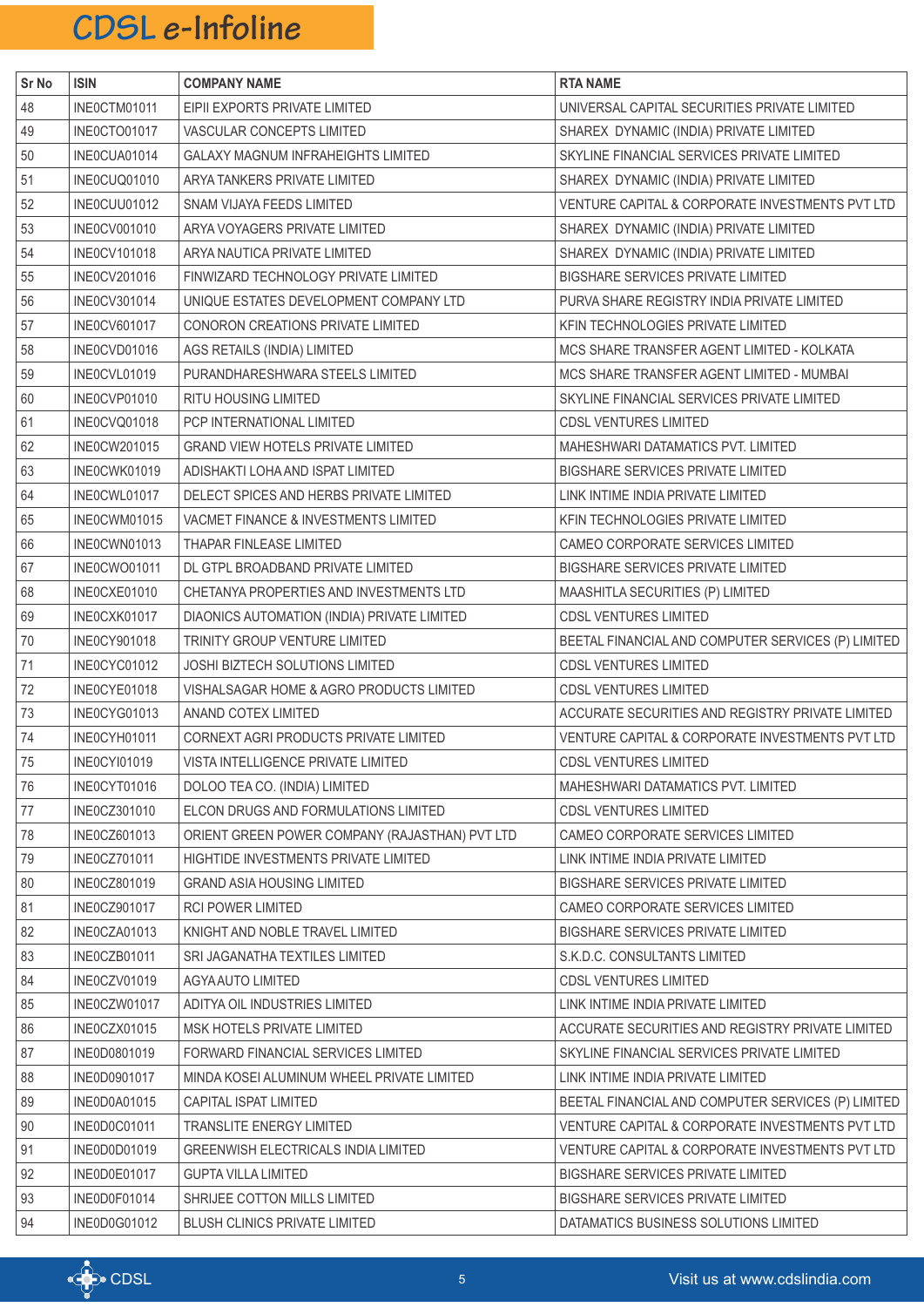| Sr No | <b>ISIN</b>         | <b>COMPANY NAME</b>                           | <b>RTA NAME</b>                                    |
|-------|---------------------|-----------------------------------------------|----------------------------------------------------|
| 95    | INE0D0H01010        | RDG SOLVENT LIMITED                           | SAG INFOTECH PRIVATE LIMITED                       |
| 96    | <b>INE0D0I01018</b> | BAJRANG MARBLES PRIVATE LIMITED               | SATELLITE CORPORATE SERVICES PVT LTD               |
| 97    | INE0D0J01016        | RELIABLE AUTOTECH PRIVATE LIMITED             | <b>BIGSHARE SERVICES PRIVATE LIMITED</b>           |
| 98    | INE0D0K01014        | SIGACHI INDUSTRIES LIMITED                    | <b>BIGSHARE SERVICES PRIVATE LIMITED</b>           |
| 99    | INE0D0N01018        | WALLFORT STEEL AND POWER PRIVATE LIMITED      | SATELLITE CORPORATE SERVICES PVT LTD               |
| 100   | INE0D0O01016        | BLUSH COSMETICS PRIVATE LIMITED               | DATAMATICS BUSINESS SOLUTIONS LIMITED              |
| 101   | INE0D0P01013        | KNOCKTA DEALCOMM PRIVATE LIMITED              | SATELLITE CORPORATE SERVICES PVT LTD               |
| 102   | INE0D0Q01011        | BINODINI VYAPAAR PRIVATE LIMITED              | SATELLITE CORPORATE SERVICES PVT LTD               |
| 103   | INE0D0V01011        | AMBIENCE PROJECTS AND INFRASTRUCTURE PVT LTD  | INDUS PORTFOLIO PRIVATE LIMITED                    |
| 104   | INE0D0V01029        | AMBIENCE PROJECTS AND INFRASTRUCTURE PVT LTD  | INDUS PORTFOLIO PRIVATE LIMITED                    |
| 105   | <b>INE0D0V01037</b> | AMBIENCE PROJECTS AND INFRASTRUCTURE PVT LTD  | INDUS PORTFOLIO PRIVATE LIMITED                    |
| 106   | INE0D0X01017        | LA MCLEAN INDIA LIMITED                       | BIGSHARE SERVICES PRIVATE LIMITED                  |
| 107   | INE0D1101013        | KANEX SCHNEIDER WRITING INSTRUMENTS INDIA LTD | BEETAL FINANCIAL AND COMPUTER SERVICES (P) LIMITED |
| 108   | INE0D1201011        | S.M. ENVIRONMENTAL TECHNOLOGIES PVT LTD       | CAMEO CORPORATE SERVICES LIMITED                   |
| 109   | INE0D1301019        | AUTHENTIC INSURANCE BROKERS INDIA LIMITED     | MAASHITLA SECURITIES (P) LIMITED                   |
| 110   | INE0D1D01017        | VORA WIRES INDUSTRIES (INDIA) LIMITED         | <b>CDSL VENTURES LIMITED</b>                       |
| 111   | INE0D1F01012        | MAPAKSHI FINANCE LIMITED                      | VENTURE CAPITAL & CORPORATE INVESTMENTS PVT LTD    |
| 112   | INE0D1G01010        | WALLFORT SHARE AND STOCK BROKERS PVT LTD      | SATELLITE CORPORATE SERVICES PVT LTD               |
| 113   | INE0D1J01014        | DODHIA SYNTHETICS LIMITED                     | <b>BIGSHARE SERVICES PRIVATE LIMITED</b>           |
| 114   | INE0D2301018        | AMBA BHAWANI PROPERTIES PRIVATE LIMITED       | LINK INTIME INDIA PRIVATE LIMITED                  |
| 115   | INE0D2401016        | ASIA RESORTS LIMITED                          | SKYLINE FINANCIAL SERVICES PRIVATE LIMITED         |
| 116   | INE0D2501013        | ASIA GREENS LIMITED                           | SKYLINE FINANCIAL SERVICES PRIVATE LIMITED         |
| 117   | INE0D2601011        | CHIRANJIV INVESTMENTS PRIVATE LIMITED         | LINK INTIME INDIA PRIVATE LIMITED                  |
| 118   | INE0D2A01011        | DELHI TOWERS AND ESTATES PRIVATE LIMITED      | LINK INTIME INDIA PRIVATE LIMITED                  |
| 119   | INE0D2F01010        | ALS SINGAMAS LOGISTICS LIMITED                | ALANKIT ASSIGNMENTS LIMITED                        |
| 120   | INE0D2J01012        | SAAN GLOBAL LIMITED                           | <b>CDSL VENTURES LIMITED</b>                       |
| 121   | INE0D2K01010        | GOSTOPS HOSPITALITY PRIVATE LIMITED           | PURVA SHARE REGISTRY INDIA PRIVATE LIMITED         |
| 122   | INE0D2W01015        | APNA GHAR PROPERTIES PRIVATE LIMITED          | LINK INTIME INDIA PRIVATE LIMITED                  |
| 123   | INE157F01019        | EAGLE INTERNATIONAL LIMITED                   | NIVIS CORPSERVE LLP                                |
| 124   | INE174F01014        | KABRA MARBLE UDYOG LIMITED                    | NICHE TECHNOLOGIES PRIVATE LIMITED                 |
| 125   | INE175F01011        | KABRA STEEL PRODUCTS LIMITED                  | NICHE TECHNOLOGIES PRIVATE LIMITED                 |
| 126   | INE528G01035        | YES BANK LIMITED                              | KFIN TECHNOLOGIES PRIVATE LIMITED                  |
| 127   | INE858N01016        | CHARISMATIC INFRATECH PRIVATE LIMITED         | LINK INTIME INDIA PRIVATE LIMITED                  |
| 128   | INE871Y01016        | HINDUSTHAN CONSULTANCY AND SERVICES LTD       | C B MANAGEMENT SERVICES PVT. LIMITED               |
| 129   | INE025801015        | TRICOLOUR FINANCIAL SERVICES PRIVATE LIMITED  | NSDL DATABASE MANAGEMENT LIMITED                   |
| 130   | INE02IB01016        | RAY GLOBAL CONSUMER TRADING LIMITED           | KFIN TECHNOLOGIES PRIVATE LIMITED                  |
| 131   | INE084101018        | INDO-MIM PRIVATE LIMITED                      | INTEGRATED REGISTRY MANAGEMENT SERVICES PVT LTD    |
| 132   | INE0BIR01015        | LTG INFRASTRUCTURE LIMITED                    | KFIN TECHNOLOGIES PRIVATE LIMITED                  |
| 133   | INE0D0U01013        | AAA TECHNOLOGIES PRIVATE LIMITED              | LINK INTIME INDIA PRIVATE LIMITED                  |
| 134   | INE0D2201010        | RAKYAN BEVERAGES PRIVATE LIMITED              | BIGSHARE SERVICES PRIVATE LIMITED                  |
| 135   | INE0D3001013        | KARNANI FINANCE ENTERPRISE LIMITED            | MAHESHWARI DATAMATICS PVT. LIMITED                 |
| 136   | INE0D3A01019        | ALMORA MAGNESITE LIMITED                      | KFIN TECHNOLOGIES PRIVATE LIMITED                  |
| 137   | INE0D3Q01015        | MODY CHEMI PHARMA LIMITED                     | PURVA SHARE REGISTRY INDIA PRIVATE LIMITED         |
| 138   | INE0D4501011        | HAQ STEELS AND METALIKS LIMITED               | <b>BIGSHARE SERVICES PRIVATE LIMITED</b>           |
| 139   | INE0D4901013        | UTTAM FOOD INFRASTRUCTURE PARK PVT LTD        | PURVA SHARE REGISTRY INDIA PRIVATE LIMITED         |
| 140   | INE0D4G01014        | UTTAM AGRO FOODS (INDIA) PRIVATE LIMITED      | PURVA SHARE REGISTRY INDIA PRIVATE LIMITED         |
| 141   | INE312X01013        | MAGMA HDI GENERAL INSURANCE COMPANY LTD       | NICHE TECHNOLOGIES PRIVATE LIMITED                 |

![](_page_5_Picture_2.jpeg)